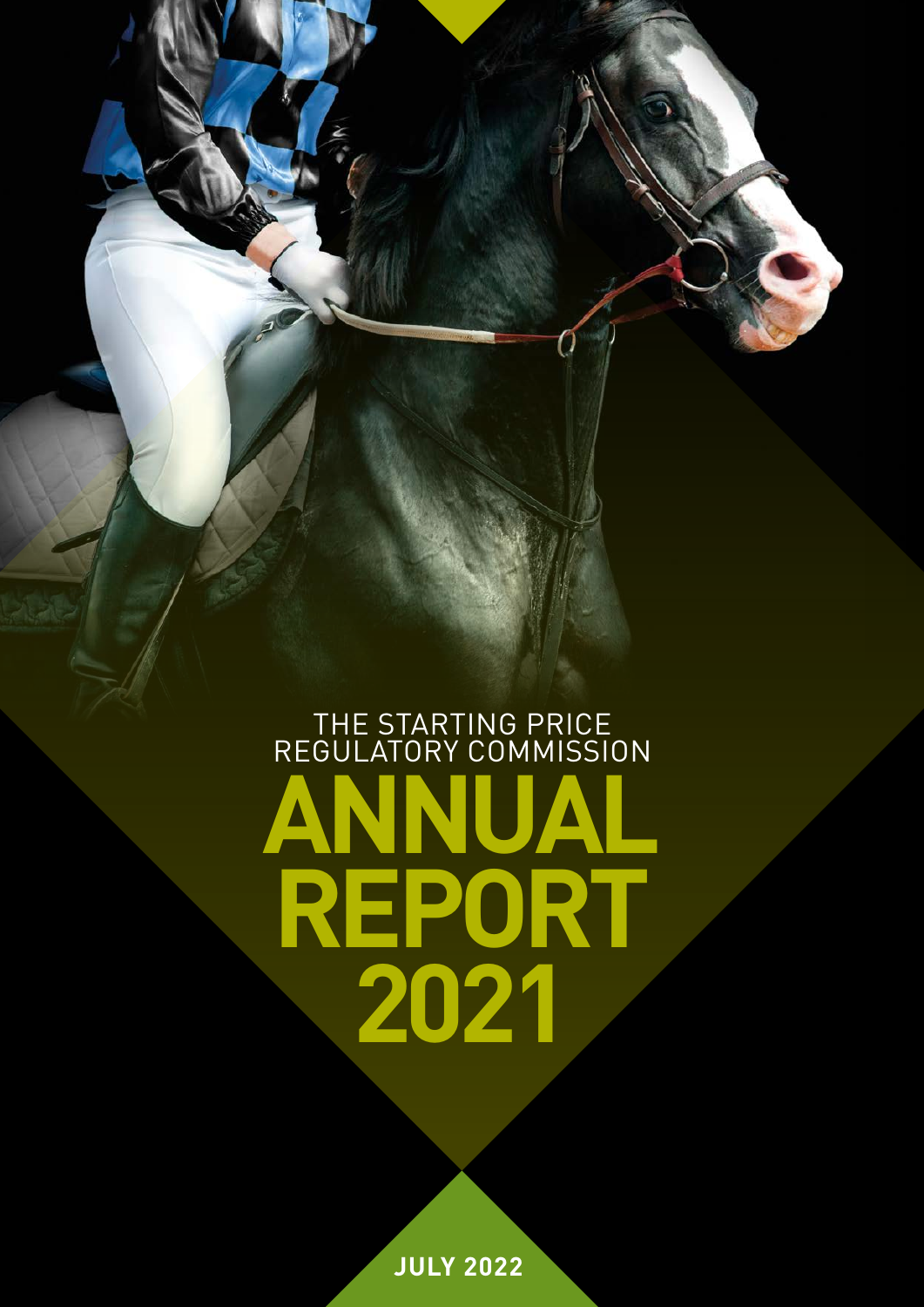# **CHAIRMAN'S PERSONAL STATEMENT**

I am delighted to introduce the 2021 annual report of the Starting Price Regulatory Commission in my first full year as Chair. I'd first of all like to thank Lord Bernard Donoughue for his foresight in establishing the Commission and for his seventeen years' service in leading the organisation successfully through periods of great change in the on and off-course betting markets.

We are experiencing a further period of change following the impacts of the Covid-19 pandemic on racing and betting. Early in the year, having been forced the previous year to put in place emergency arrangements for returning SPs from off-course bookmaker sources due to no on-course market being available, the Board took the decision that future determination of the SP would largely be comprised of off-course prices, though we believe that the inclusion of an expression of on-course prices is highly desirable. The Board has been working late in 2021 to consider the implications this should now have on the mechanism in order to move it from the basis used since June 2020 in the emergency arrangements to a more permanent mechanism which takes into account the situation in the contemporary market for betting on British horseracing. We hope to reach our conclusions early in 2022 and publish details soon afterwards.

I am grateful for the support received from my fellow directors in welcoming and inducting me, and in assisting with implementing some governance modernisations. I would also like to thank David Zeffman of CMS for his legal guidance and Nigel Burns of PA for all the operational and technical work he has led this year. Finally, I would like to wish Jim Donnelley well for his retirement after a long and successful career at PA Media, and to thank him for all his work at SPRC where he acted as company secretary up to his decision to retire at the end of 2020.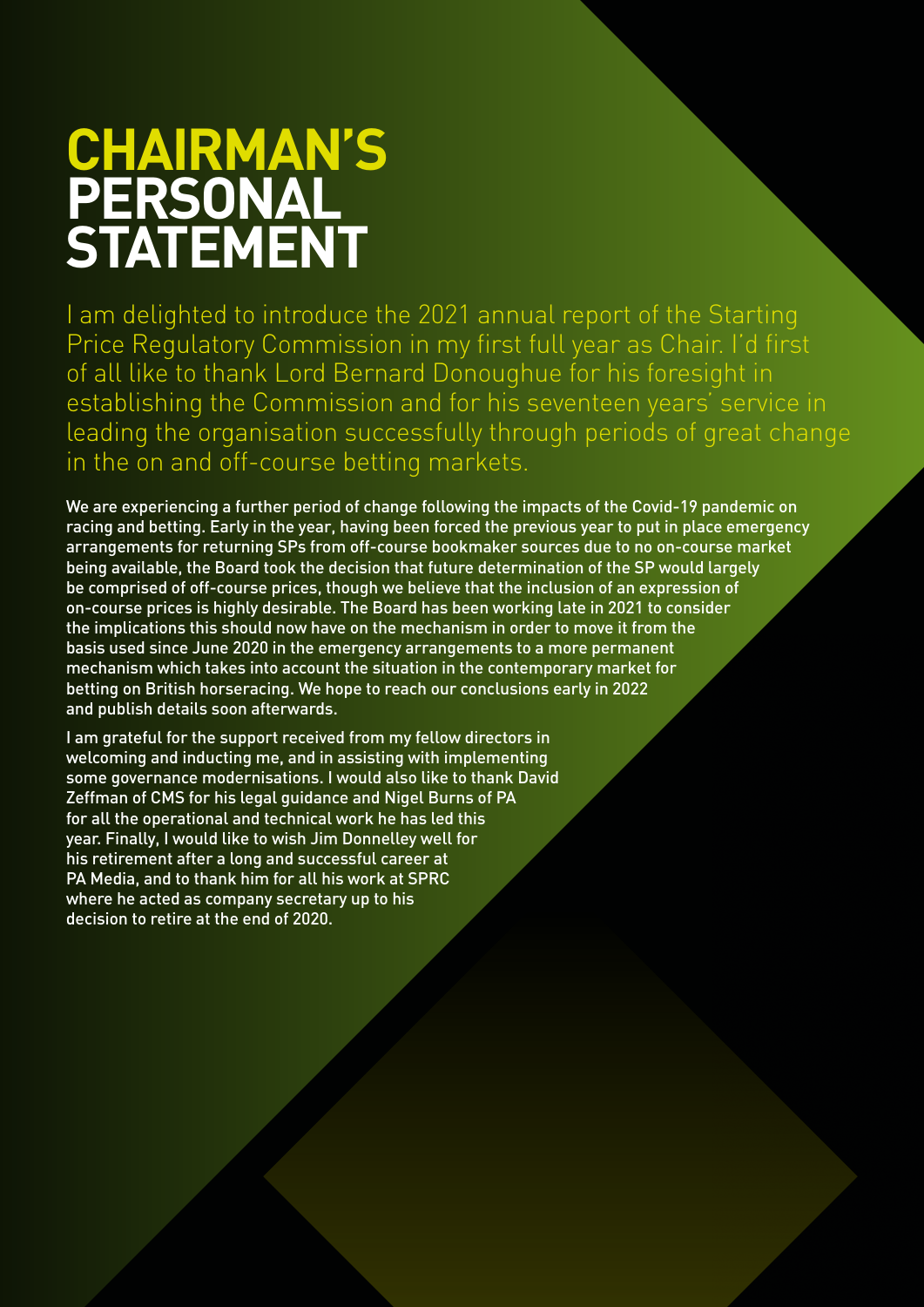In March Lord Donoughue stepped down as Chair of the SPRC. He had successfully guided SPRC since its establishment in 2004. We are fortunate in having Nick Rust as his replacement.

When racing went behind closed doors in 2020 there were no spectators or on-course bookmakers. The Stating Price (SP) was, under emergency procedures, determined from a sample of off-course bookmakers. By common consent that system worked well and continued throughout 2021. It is proposed to continue to return the SP wholly or mainly from off-course prices (section 2). We are investigating: the scope for widening the basket of bookmakers included in the sample; how to deal with non-standard eachway terms; and the possible inclusion of one observation in the sample from information provided by on-course bookmakers. **Example 18 and the reader of the reader of the SPRC:** SP over the rangular of the rangular dispersion and the rangular dispersion on-course bookmakers. The Stating Price (SP) was, under procedures, determined from a sampl

During 2021, in addition to the appointment of the new chair, a number of governance issues were resolved, which had been previously put on the backburner because of Covid. These included new Terms of Reference for the SPRC Board and new letters of appointment for Board members (section 3).

A number of operational matters were processed. These included the reduction in on-course validation staff supervised by PA and our response to complaints/queries regarding an attempted betting coup in February and a match race in September. The SPRC also continues to carefully monitor changes in the market structure of the bookmaking sector because any trend to further concentration could have implications for the composition of the sample used to return the SP (section 4).

Various appendices describe: an outline of the SPRC; SP overrounds over the last decade; and the rules for determining the SP.

# **CONTENTS**

### **Starting Price Regulatory Commission Report**

- 
- 1 Introduction<br>2 Move to Off-Course Sample: a narrative
- 3 Governance
- 4 Miscellaneous

#### **Appendices**

- A The Starting Price Regulatory Commission - An Outline
- B Starting Price Overrounds January 2011-December 2021
- C Rules for Determining The Starting Price (SP)
- D Glossary

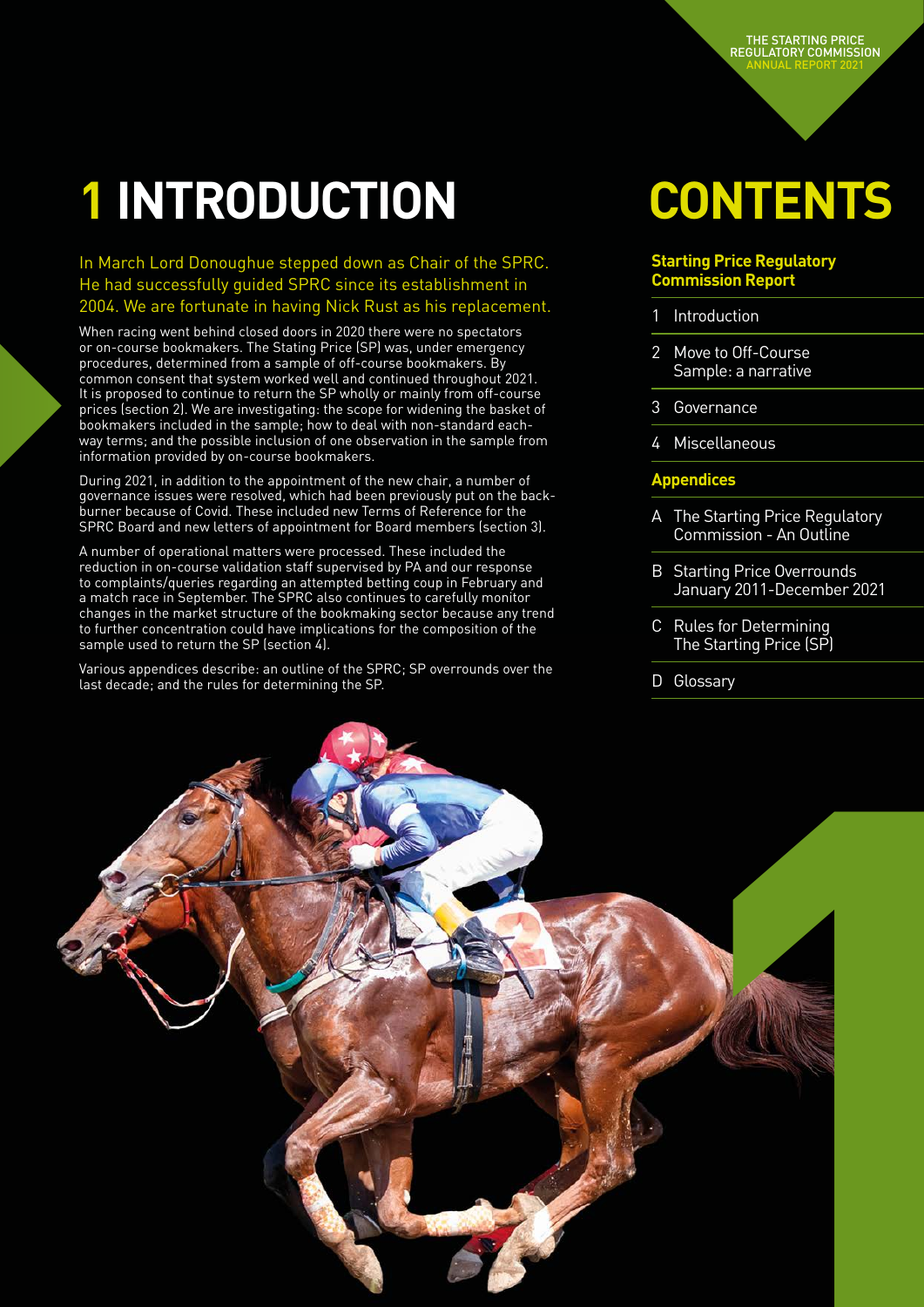# **2 MOVE TO OFF-COURSE SAMPLE: A NARRATIVE**

In the second half of 2020 there were no spectators or bookmakers on-course. Therefore, the SP was calculated from information provided by major off-course bookmakers (see 2020 Annual Report).

During 2021, even after on-course bookmakers had returned in May, the SP continued to be calculated from information supplied by a sample of off-course bookmakers. This sample of firms is: William Hill, Bet365, Ladbrokes/Coral, Paddy Power, Unibet, Betfred, and SkyBet (who operate a separate book to Paddy Power despite also being part of Flutter). Among the reasons for continuing with off-course bookmakers are the following.

First, on-course bookmakers account for just 1-2% of horserace betting turnover.

Second, the integrity of the technical side of returning the SP is excellent, including: sample size, connectivity and providing data in a timely manner.

Third, early evidence suggested that the betting outcomes using the off-course sample were similar to those from the previous on-course sample (with some caveats as set out in the 2020 Annual Report). We were not shown evidence during 2021 that suggested any major alterations in the betting outcomes (e.g. race overround, overround per runner, return on investment) consequent on the use of data from the off-course sample.

The system works thus. PA's office-based racing data staff (RDS) share their screen, hosting the application, in real time with a Starting Price validator (SPV). The SPV is located nearby. Viewing the shared data, the SPV can instruct the RDS on the construction of the sample for each race and has end-to-end visibility of all actions performed by the RDS in sending race-day data and SPs.

oucuries respirate terrorum, corrum content technomic respirate terrorum on investment consequent on the off-course sample.<br> **22** The system works thus. PA's office-base (RDS) share their screen, hosting the apple time w On a separate screen, SPVs refer to individual bookmakers' websites to ascertain each-way terms prior to selecting a sample for each race and continue referencing these websites regularly in order to cross reference price data within the sample. Throughout the betting period for each race SPVs also continually monitor individual bookmaker prices. If there is evidence that data from a specific bookmaker is delayed or inaccurate, that bookmaker can be removed from the sample.

In October 2021 it was decided to continue to return the SP mainly or entirely using off-course data. Central to this decision, SPRC asked its Technical Committee to consider two consequential issues:

- a. Should we seek to widen the basket of available prices so that it better reflects the current market? If so, which sources should be explored and what are the qualifying criteria for a valid price source in a world no longer restricted to the on-course market?
- b. How should we deal with the specific dynamic in the offcourse market of varying each-way terms? How would this affect the "selection" used in the broader market we are now using?

Decisions on potentially widening the sample and on each-way terms are planned to be taken in early 2022.

There remains the issue of inclusion or otherwise of on-course bookmakers in the sample to determine the SP. In October the Board specifically ruled out the possibility of recreating a physically validated sample of on-course prices to create a price observation within the overall basket of prices. It did not believe that the industry could justify a significant sum to produce such a validation given the system introduced in emergency circumstances in 2020 was working well.

However, the Board felt that there would be ways for oncourse bookmakers to work together to produce a digital-only solution which could meet the likely qualifying requirement for inclusion as a valid price source. It also noted that the £90,000 sum which the Betting and Gaming Council offered to support a technical solution to assist on-course prices to continue to be included was still available and could be used by on-course bookmaker associations.

The decision of the Board, therefore, was to treat a potential on-course price source in the same way as any other potential price source. If the minimum qualifying criteria can be met SPRC would wish to include that price source.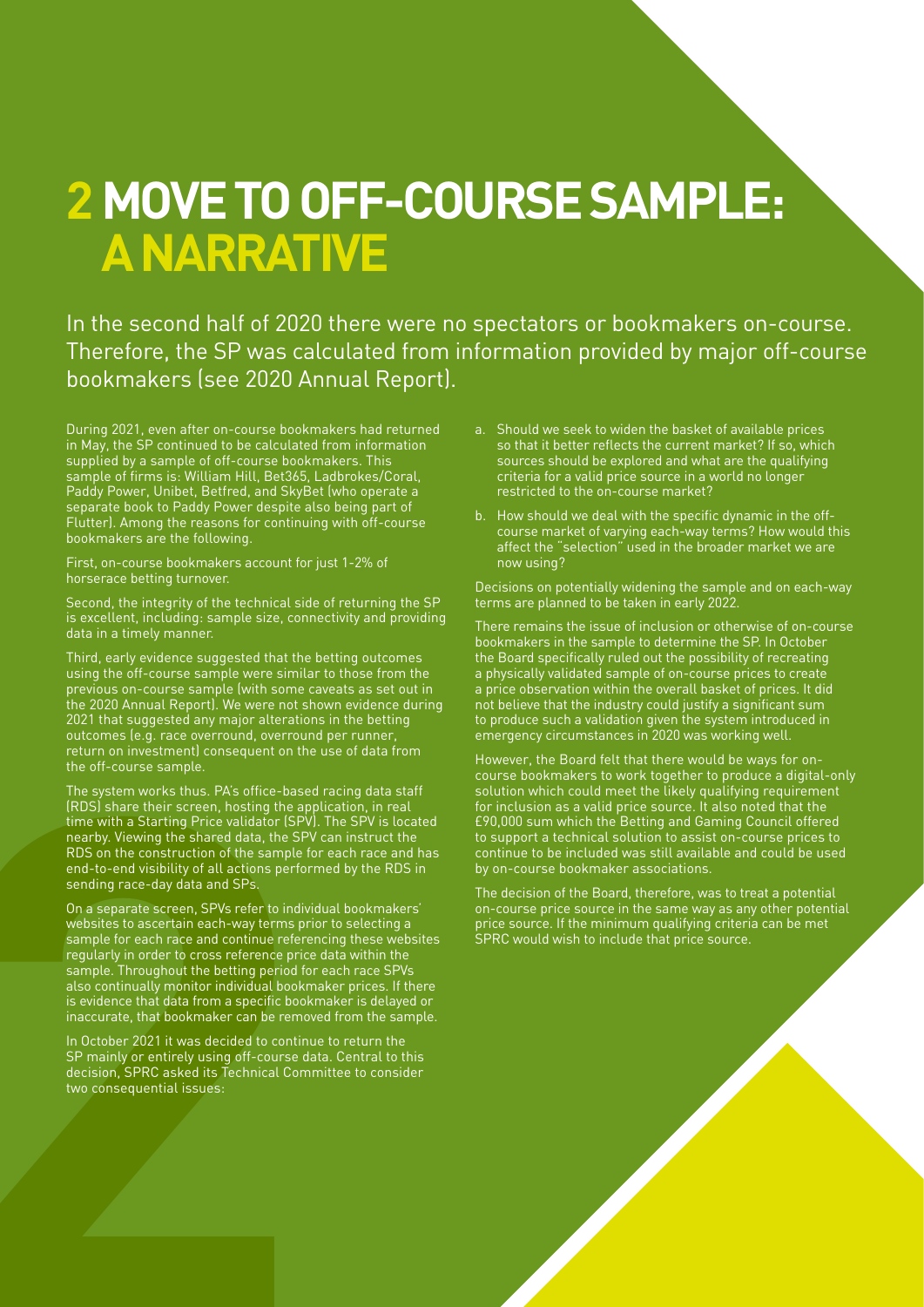# **3GOVERNANCE**

**During 2021, a number of important Governance subjects were agreed. Some had previously been put on the back burner because of Covid-19. The topics included: Chair of the SPRC; terms of reference of the SPRC Board; and letters of appointment for Board members.**

#### **A. SPRC CHAIR**

Lord Donoughue, Chair of SPRC since its establishment in 2004, retired in March. A Search Committee considered a number of potential candidates for Chair and Nick Rust was appointed in April. Given his wide and deep experience, including in the bookmaking industry and as CEO of the British Horseracing Authority (BHA) the appointment was welcomed inside and outside horseracing and betting.

Since his appointment the new Chair has held numerous one-to-one meetings with stakeholders, including: on-course and off-course bookmakers, punters' representatives, racecourses, PA, Levy Board, BHA, Gambling Commission and media. Once matters in section 2 above are concluded by the Board, further briefings will take place with betting and racing stakeholders, as well as the Gambling Commission and DCMS.

#### **B. TERMS OF REFERENCE FOR SPRC BOARD.**

Revised SPRC Board Terms of Reference were agreed and published on our website. These covered: purpose and objectives of the Board; Board membership; decisionmaking; meetings; paper and presentation guidelines; responsibilities; delegating tasks and powers (to Nomination Committee and Technical Sub-Committee); reporting and monitoring; review of the Board.

The Board's responsibility is to set the parameters by which the SP is calculated and to ensure, so far as within its power, that bookmakers and the SP validators – and the technology that they use to monitor market movements – are operating within the framework it has specified.

#### **C. LETTERS OF ENGAGEMENT**

New letters of appointment were established for Board members. The letters cover: dates of appointment (typically one or two 4-year terms with provision for extension); time commitment; role and duties; fees and expenses; outside interests and independence; confidentiality; changes in personal details; data protection; third party rights; governing law and jurisdiction. -Committee); reporting and<br>ch the SP is calculated and<br>the SP is calculated and<br>are operating within the<br>are operating within the<br>embers. The letters cover:<br>ith provision for extension]; time<br>interests and independence;<br>th

#### **D. FURTHER GOVERNANCE ISSUES**

During the year the Board also discussed other governance issues. These included: succession planning; attendees at Board meetings; secretarial resources; diversity; normal number of meetings; key role of Technical Sub-Committee including its composition and frequency of meetings.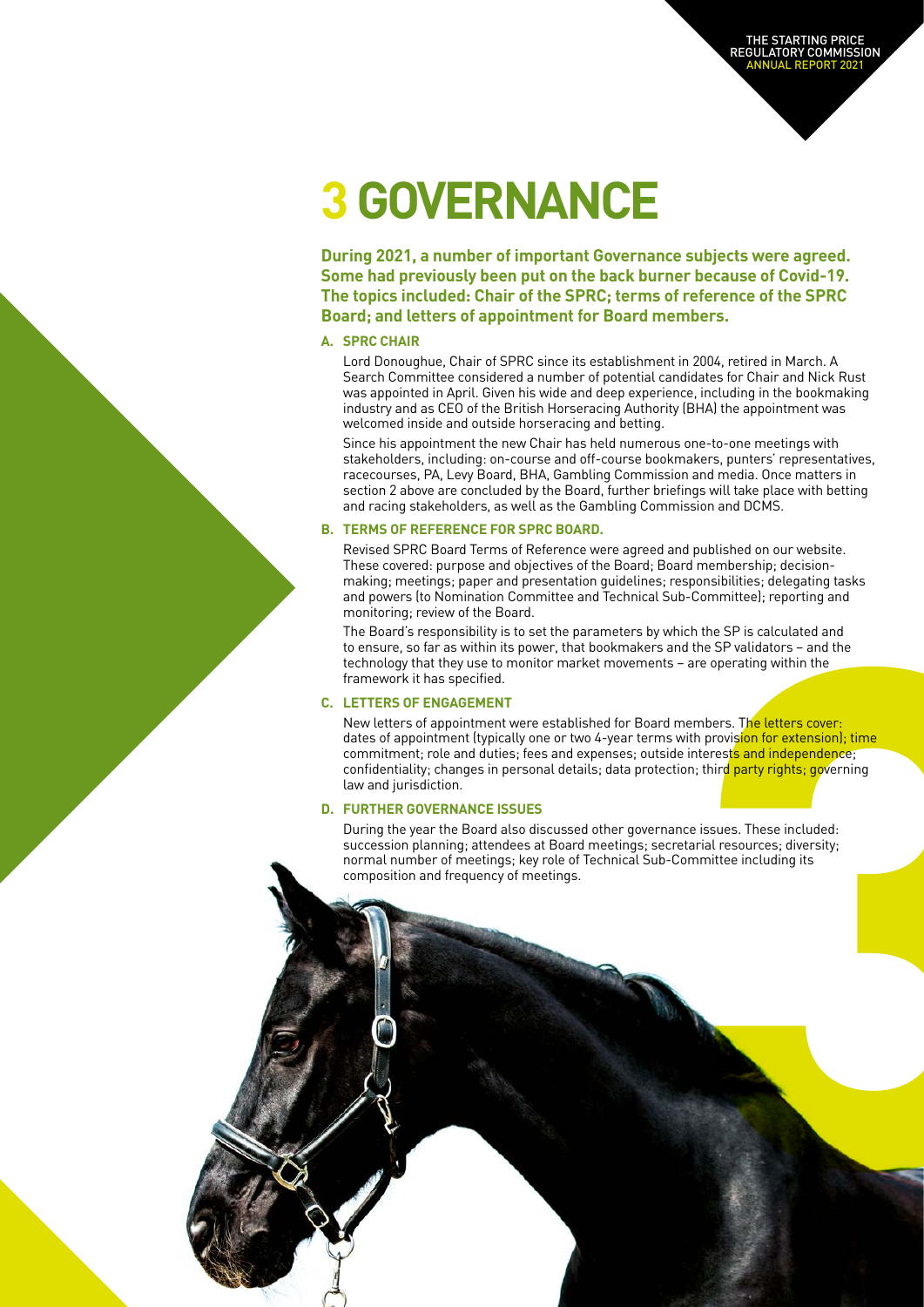# **4MISCELLANEOUS**

#### **A. OPERATIONS**

PA kept SPRC informed concerning its consultations with Starting Price validators being made redundant or re-locating from on-course to PA operations centre at Howden. It was agreed that they had coped well with the move to off-course prices.

#### **B. ATTEMPTED COUP**

A multiple betting coup was attempted concerning three races on February 7th at Musselburgh and Southwell. Bookmakers reacted by shortening prices on gambled-on horses causing the overround to be higher than normal. The SPRC received a complaint via its website. A response was provided confirming that all the correct procedures were adhered to. Further, the odds were not out of line with previous similar events.

#### **C. FONTWELL MATCH 14TH SEPTEMBER**

The SPRC received a query concerning the SPs returned from a 2-horse race. Our response confirmed that all procedures were adhered to and that the returned SPs were correct. Further, the SPs were not out of line with SPs from previous match races.

#### **D. INDUSTRY STRUCTURE**

The concentration of off-course British bookmaking sector is not directly a matter for the SPRC. Nevertheless, the SPRC follows developments closely. First, any further consolidation may imply less choice for punters. Second, such a trend may signal problems concerning the composition of our sample to return the SP. In particular, where "separate" bookmakers (eg Ladbrokes, Coral) are in common ownership (Entain), SPRC only take one price feed from that enterprise when calculating the SP This links back to the issue of widening the basket of available bookmakers discussed in section 2.

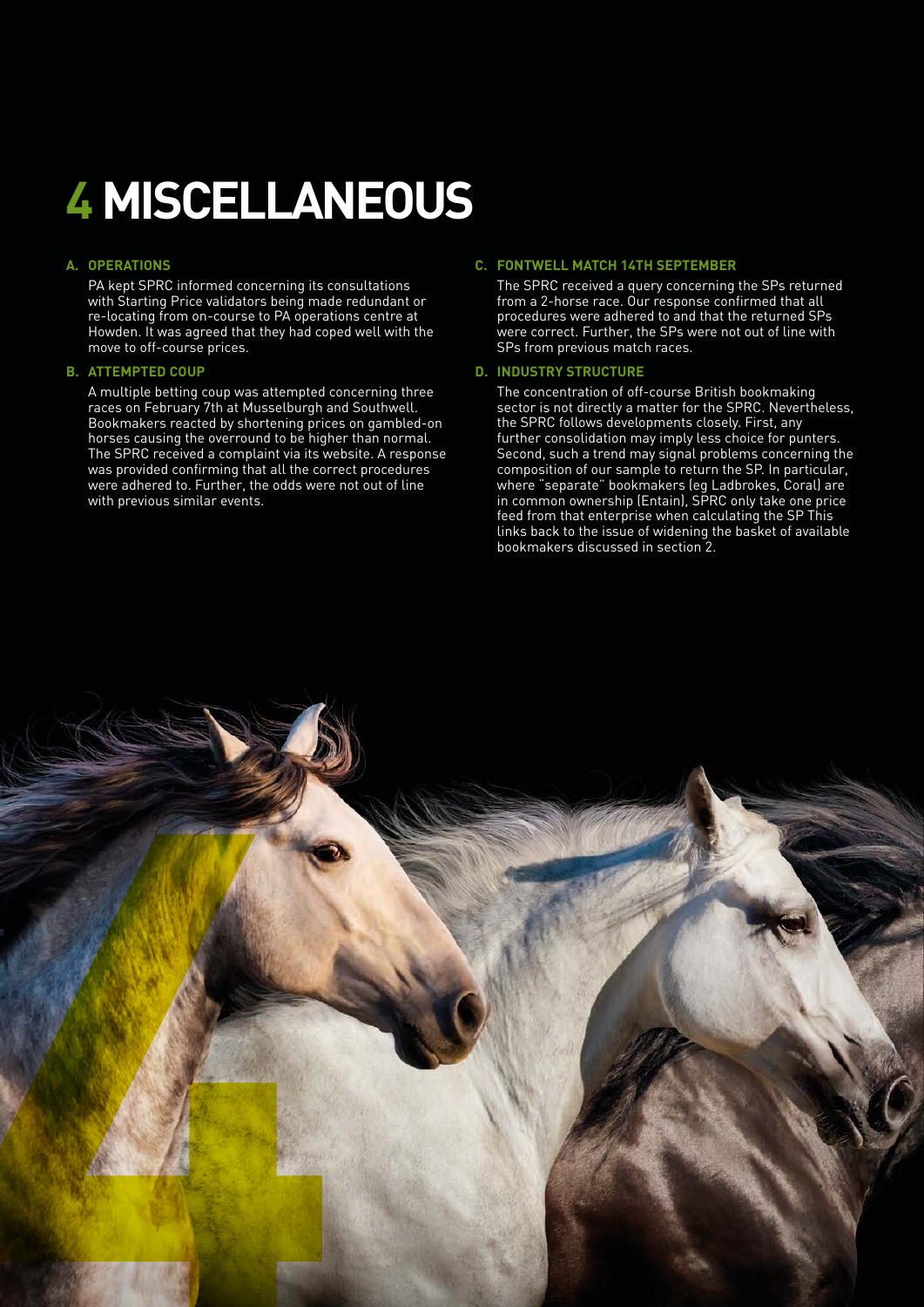## **THE STARTING PRICE REGULATORY COMMISSION –** AN OUTLINE **APPENDIX A**

#### **1 PURPOSE**

The Starting Price Regulatory Commission (SPRC) is an independent body responsible for the integrity and accuracy of the starting price (SP). The SP is used in the settlement of the majority of bets on British horseracing struck with licensed bookmakers in betting shops or through their websites. The role of the Commission is to ensure that the returned price accurately reflects the price available to bettors on-course at the 'off' of each race.

The SPRC does not set individual prices, overrounds or margins, nor does it set targets for what they should meet. Indeed, its members would not wish to do so and substitute their judgement for that of the marketplace. The SPRC's responsibility is simply and straightforwardly to set the parameters by which the SP is calculated and to ensure, so far as within its power, that racecourse bookmakers and the SP validators – and the technology that they use to monitor market movements – are operating within the framework it has specified.

#### **2 BACKGROUND**

Starting Prices have been returned using the on-course market since the 18th century. With the growth of markets for betting off-course, it became essential that the SPs accurately reflected the on-course market and that they were seen to be independent of the bookmakers who accepted off-course bets. Governance therefore is of the greatest importance. The Starting Price Liaison Committee of 1994 was turned into the SP Executive in 1999, before the creation of the current body, the Starting Price Regulatory Commission (SPRC) in 2004.



The SPRC was created as a result of a study commissioned by the SP Executive, a group of representatives from the Mirror Group, SIS and the Press Association. The aim was to provide an opportunity for independent scrutiny of the processes used to return the SP, particularly to deal with questions about the accuracy and integrity of individual starting prices from off-course bookmakers, bettors and other interested parties, a role that the SPRC has fulfilled ever since.

The first set of operating rules for the SP was issued in 1998, and then updated in the following year. Following a review of the SP by Arthur Andersen, an accountancy firm, in 2000, further revisions were made. There were also revisions in 2006. Prior to the emergency arrangements adopted as a result of the pandemic in June 2020, the most recent set of Operating Rules and Procedures was issued following a review by the Commission in 2011. A revised permanent set is expected to be approved by the Board in early 2022.

#### **3 COMPOSITION**

The Board of the Commission currently consists of four independent Non-Executive Directors. From 6th April 2021 the SPRC has been chaired by Nick Rust, former Chief Executive at the British Horseracing Authority. His fellow directors are Sir David Metcalf, Emeritus Professor at the LSE and a racecourse steward, Lord Lipsey, a former director of the Tote and Richard Hayler, Managing Director at Independent Betting Adjudication Service (IBAS).

The SPRC's work is funded by contributions from the bodies which control racecourse data rights. The SPRC's directors are all independent of the bookmakers and would be obliged to declare if any conflict of interest arose.

The Board meets at regular intervals throughout the year with executives of the racecourse data controllers in attendance plus a representative of AGT (Administration of Gaming on Tracks). Ad hoc meetings are called as required to consider specific issues arising of interest to the SPRC.

The Commission's legal advisers are CMS.

#### **4 COMPANY STATUS**

The Commission is a non-profit organisation operating on a cost recovery basis.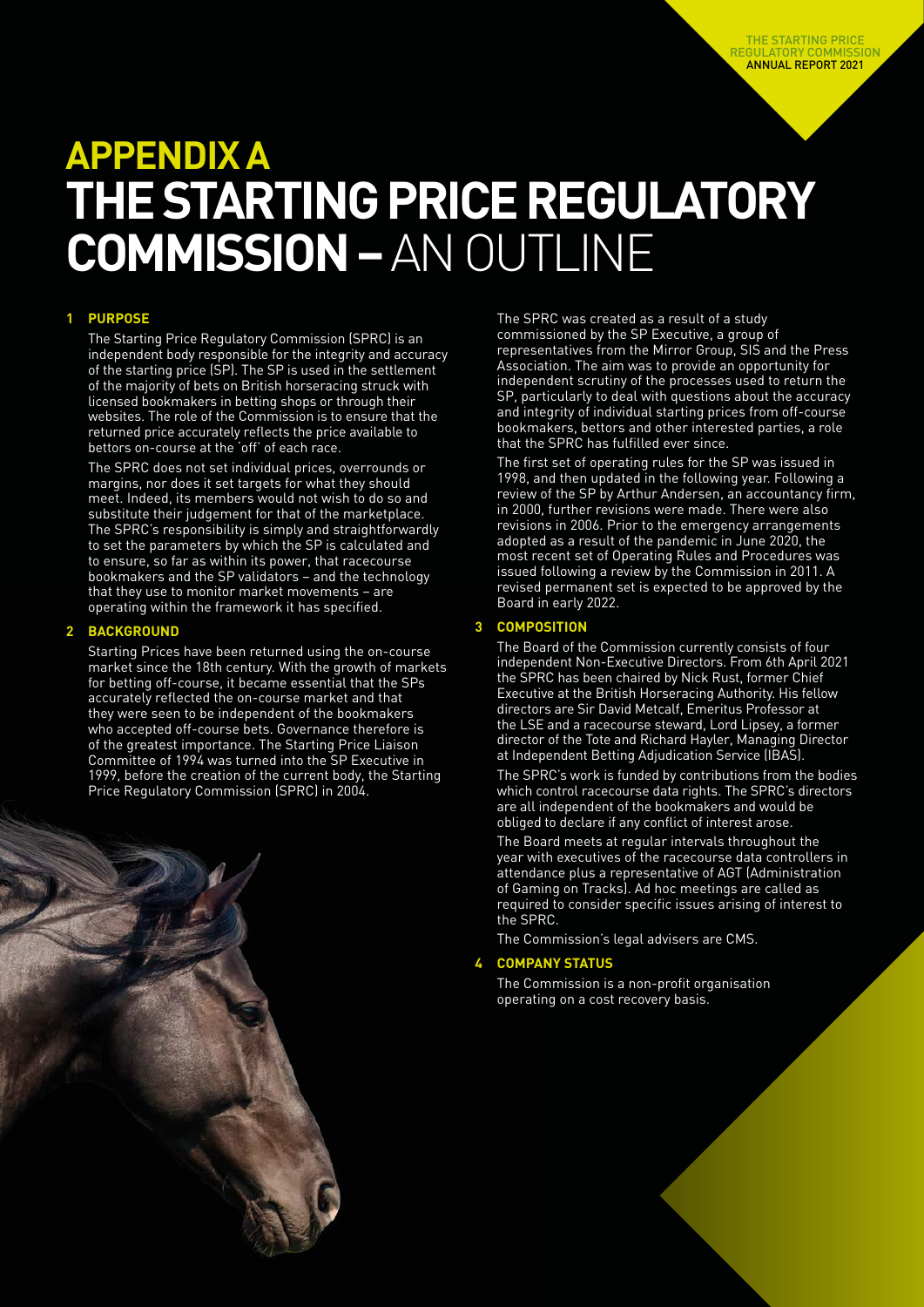## **STARTING PRICE OVERROUNDS JANUARY 2011-DECEMBER 2021 APPENDIX B**

|                  | 2011 | 2012 | 2013 | 2014 | 2015 | 2016 | 2017 | 2018 | 2019 | 2020           | 2021 |
|------------------|------|------|------|------|------|------|------|------|------|----------------|------|
| <b>JANUARY</b>   | 1.61 | 1.59 | 1.82 | 1.80 | 1.67 | 1.73 | 1.73 | 1.73 | 1.80 | 1.82           | 1.68 |
| <b>FEBRUARY</b>  | 1.59 | 1.63 | 1.77 | 1.77 | 1.70 | 1.74 | 1.78 | 1.78 | 1.82 | 1.69           | 1.69 |
| <b>MARCH</b>     | 1.52 | 1.61 | 1.73 | 1.74 | 1.71 | 1.70 | 1.68 | 1.76 | 1.89 | $1.75^{\circ}$ | 1.67 |
| <b>APRIL</b>     | 1.62 | 1.60 | 1.68 | 1.67 | 1.65 | 1.68 | 1.70 | 1.72 | 1.86 | $***$          | 1.65 |
| <b>MAY</b>       | 1.61 | 1.56 | 1.69 | 1.68 | 1.66 | 1.68 | 1.71 | 1.75 | 1.86 | $***$          | 1.66 |
| <b>JUNE</b>      | 1.67 | 1.60 | 1.71 | 1.77 | 1.75 | 1.70 | 1.76 | 1.82 | 1.99 | $1.47*$        | 1.66 |
| <b>JULY</b>      | 1.64 | 1.70 | 1.76 | 1.74 | 1.80 | 1.72 | 1.77 | 1.89 | 1.94 | $1.62*$        | 1.68 |
| <b>AUGUST</b>    | 1.65 | 1.74 | 1.77 | 1.78 | 1.81 | 1.76 | 1.75 | 1.89 | 1.99 | $1.63*$        | 1.68 |
| <b>SEPTEMBER</b> | 1.53 | 1.68 | 1.66 | 1.63 | 1.69 | 1.73 | 1.68 | 1.85 | 1.88 | $1.64*$        | 1.70 |
| <b>OCTOBER</b>   | 1.43 | 1.62 | 1.62 | 1.59 | 1.66 | 1.67 | 1.64 | 1.76 | 1.68 | $1.67*$        | 1.68 |
| <b>NOVEMBER</b>  | 1.54 | 1.68 | 1.68 | 1.72 | 1.69 | 1.77 | 1.72 | 1.74 | 1.73 | $1.67*$        | 1.71 |
| <b>DECEMBER</b>  | 1.62 | 1.81 | 1.72 | 1.72 | 1.73 | 1.69 | 1.75 | 1.80 | 1.88 | $1.66*$        | 1.71 |

**Annual average for 2021 is 1.68**

2020: ^Partial Month. \*BCD. \*\*No Racing Source: Racing Post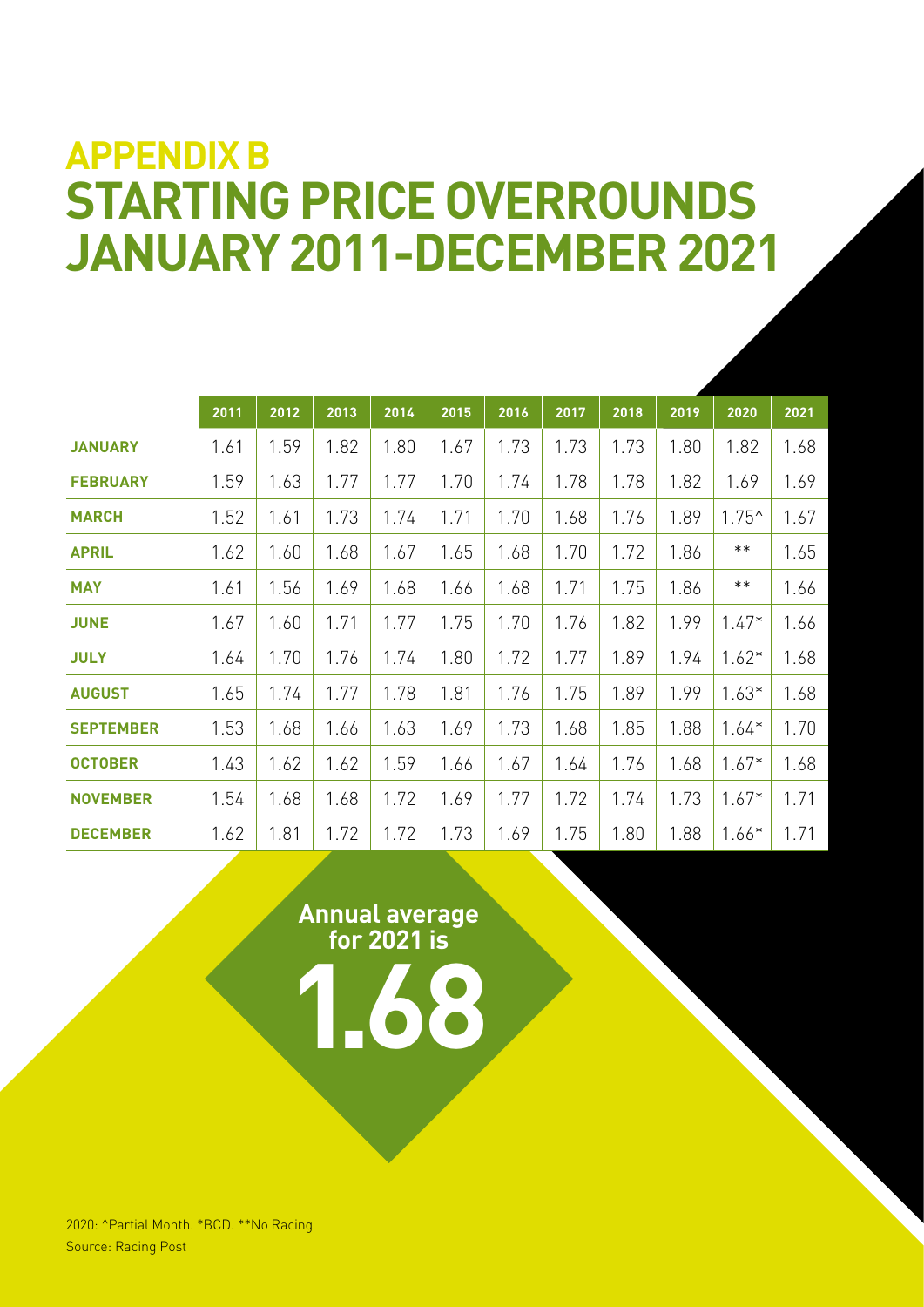# **RULES FOR DETERMINING THE STARTING PRICE (SP) APPENDIX C**

**The starting price for each horse was the market price at the off available with those off-course bookmakers used to comprise the sample. This format is a continuation of the procedure implemented upon the resumption of racing in June 2020.** 

#### **A DECISION RULE FOR CALCULATING SP**

For each horse in a race the prices on offer by all bookmakers in the sample are ordered into a list from longest to shortest. The list is then divided into two equal halves and the SP is the shortest odds available in the half containing the longest odds. The SP or a longer price will have been offered by at least half the bookmakers in the sample.

#### **SELECTED DEFINITION**

#### **BOOKMAKER**

For the purposes of determining the SP in 2021, a bookmaker is defined as an off-course bookmaker betting in accordance with the Gambling Commission's Licence Conditions and Codes of Practice. Seven bookmaker brands which constitute a large part of the overall offcourse market form the available source prices from which a sample is drawn.

#### **C EACH-WAY TERMS**

The sample is selected (see below) partly on the basis of each-way terms offered. Customary each-way terms are:

| <b>RACE TYPE AND</b><br><b>NUMBER OF</b><br><b>RUNNERS</b>        | <b>FRACTION</b><br>OF WIN ODDS | <b>PLACES</b> |
|-------------------------------------------------------------------|--------------------------------|---------------|
| All races with fewer<br>than 5 runners                            | N/A                            |               |
| All races with 5,6,7<br>runners                                   | 1/2                            | 1,2           |
| All races with $8+$<br>runners except those<br>below              | 1/5                            | 1, 2, 3       |
| <b>Handicaps, Nursery</b><br>and Rated Stakes<br><b>Handicaps</b> |                                |               |
| Races of 12-15<br>runners                                         | 1/2                            | 1, 2, 3       |
| Races of 16+ runners                                              | $\frac{1}{4}$                  | 1,2,3,4       |

#### **D SAMPLE SELECTION**

The broad principles and terminology from the prelockdown SP procedures were retained, except that the terms 'criteria prices' or 'criteria bookmakers' no longer applied.

There is no maximum sample size. The sample is an even number wherever possible in accordance with established procedures. Where some bookmakers were betting to non-customary terms, the sample included only those betting to customary terms providing the sample did not fall below an agreed minimum size.

Where fewer bookmakers than the agreed minimum sample size are betting to customary each way terms, a minimum sample will be selected in the following order:

- a. Bookmakers betting to customary each way terms
- b. Bookmakers betting to the customary number of places at an enhanced fraction
- c. Bookmakers betting to one additional place at a reduced fraction
- d. Bookmakers betting to one additional place at the customary fraction or better
- e. Bookmakers betting to two additional places at a reduced fraction
- f. Bookmakers betting to two additional places at the customary fraction or better etc. It is not envisaged that any bookmaker will offer betting at terms less favourable than customary each way terms.
- a) No Starting Price

No SP will be returned if a sample of 3 bookmakers cannot be achieved.

b) Bookmaker's Own Prices

Any bookmaker whose feed of prices appears to the SP validator to precisely mirror the PA's live show feed may be excluded from the sample.

c) Emergency Procedures/System Failures

SP Validators adhered to the above procedures. However, the regulations also stated: "In exceptional circumstances and where there is a need for flexibility to return an SP, the SP Validator must, if time permits, contact PA management/Senior SP Validator to confirm their action which will meet criteria that enables transparency and upholds the integrity of returning an SP in all instances. In these circumstances it is permissible for SP Validators to use discretion and those details to be forwarded in writing to PA management."

#### **E MONITORING**

The purpose of these rules is to ensure that the SP remains robust and is impartial to both punter and bookmaker. It follows from the sample selection rules that the sample may alter in successive races at the same meeting.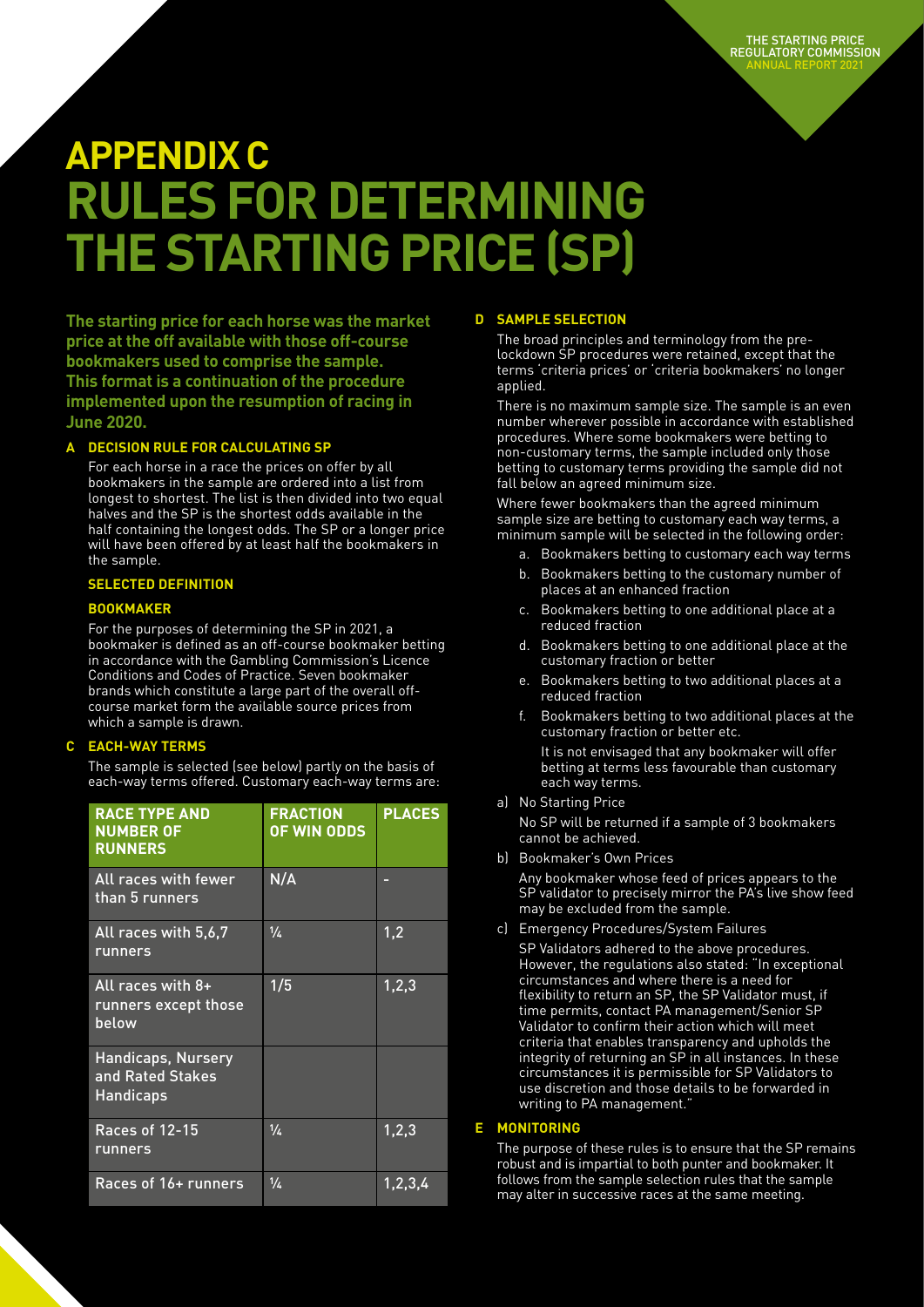# **GLOSSARY**

## AGT

Administration of Gambling on Tracks Limited Police the administrative aspects of the ring, such as pitch allocation, late payments, disputes, etc

### GAMBLING COMMISSION

Police the regulatory aspect which forms part of a licence condition for the bookmakers including the display of maximum guaranteed liabilities

## PRESS ASSOCIATION

Manages and employs the validation team

## RMG

Racecourse Media Group. Betting shop service providing pictures and data sources to the betting industry

### SIS

Sports Information Services. Provider of picture and data sources to the betting industry

## **SP**

The starting price for each horse is the market price at the off generally available to good money with source bookmakers that make up a substantial part of the horseracing betting market in Great Britain, in a sample whose each-way terms for a given race most closely reflect the each-way terms on offer for that race in the off-course retail market

### TRP

The Racing Partnership. Provider of picture and data sources to betting shops and the wider betting industry.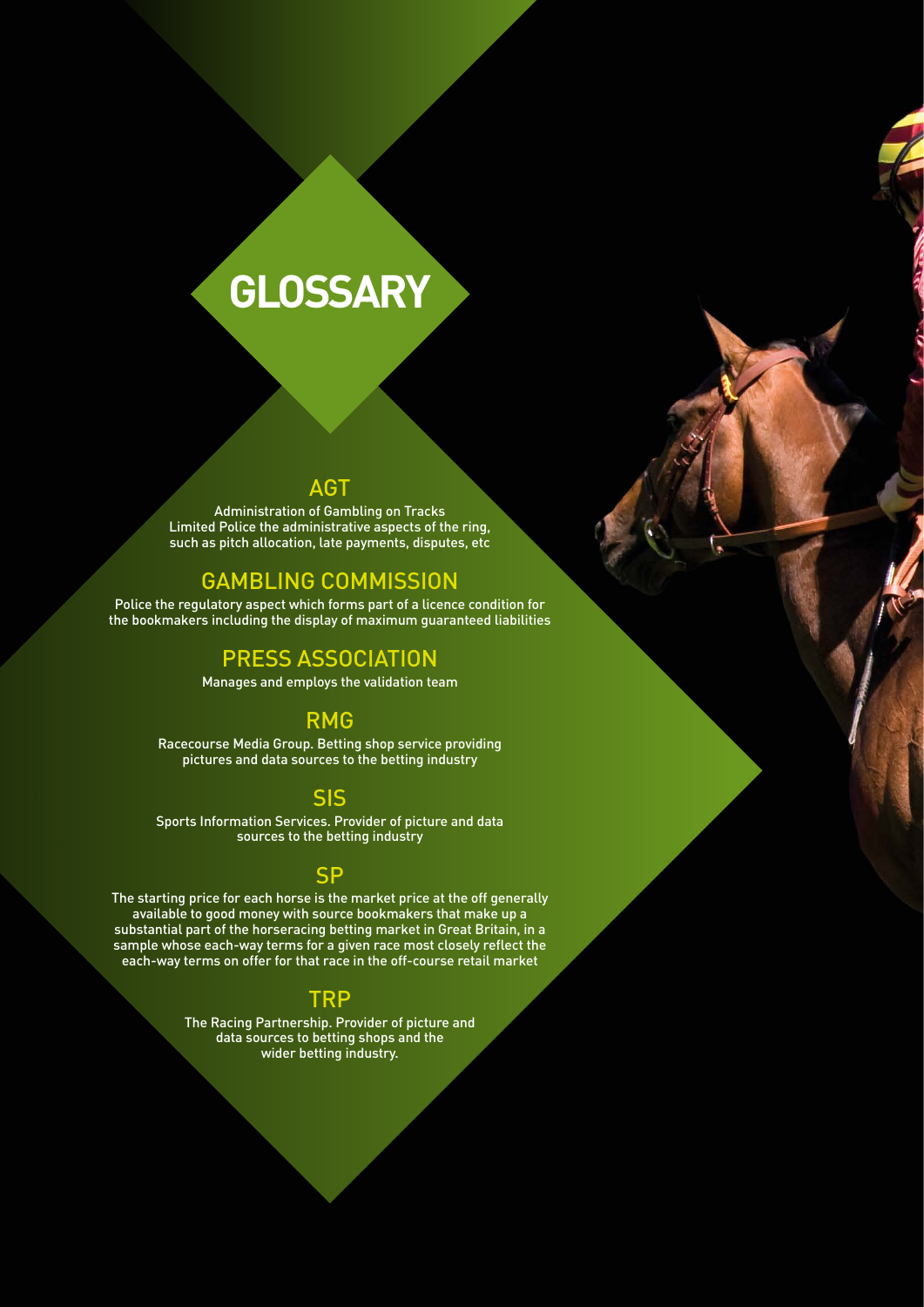